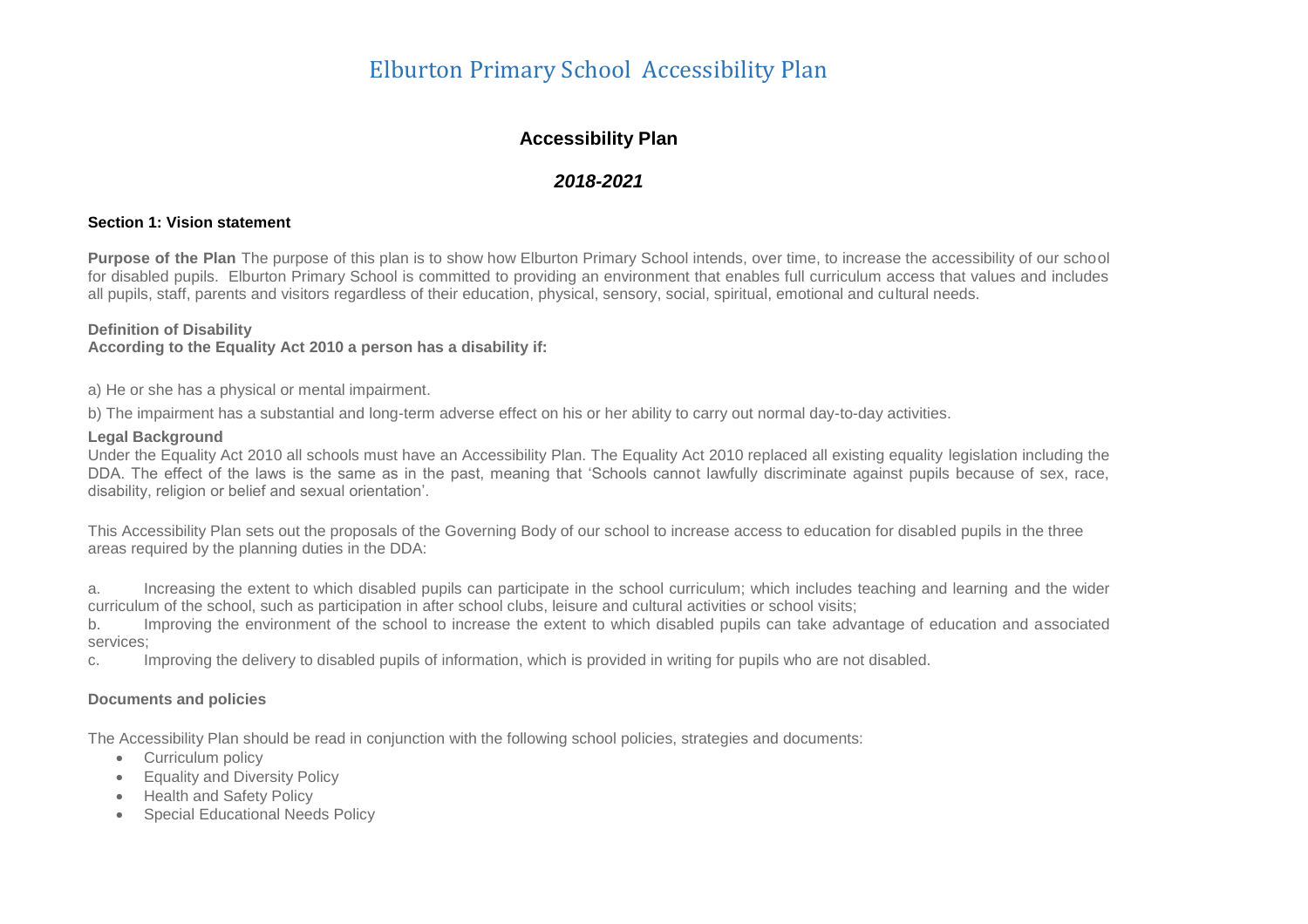- Behaviour Management Policy
- School Development plan

The Schools complaints procedure covers the Accessibility plan.

#### **Training**

Whole school training will recognise the need to continue raising awareness for staff and governors on equality issues with reference to the Equality Act 2010. This will be tailored to specific support for individual pupil needs.

#### **Plan Availability:**

The school makes the Accessibility Plan available in the following ways:

• A copy is posted on the school's website

• Paper copies are available on request

#### **Review and Evaluation:**

It is a requirement that our accessibility plan is resourced, implemented, reviewed and revised as necessary and reported on annually. Below is a set of action plans showing how Elburton Primary School will address the priorities identified in the plan. The plan is valid for three years 2017-20. It is reviewed annually.

| Approved by: |  |  |  |
|--------------|--|--|--|
|--------------|--|--|--|

Next review date: ……………………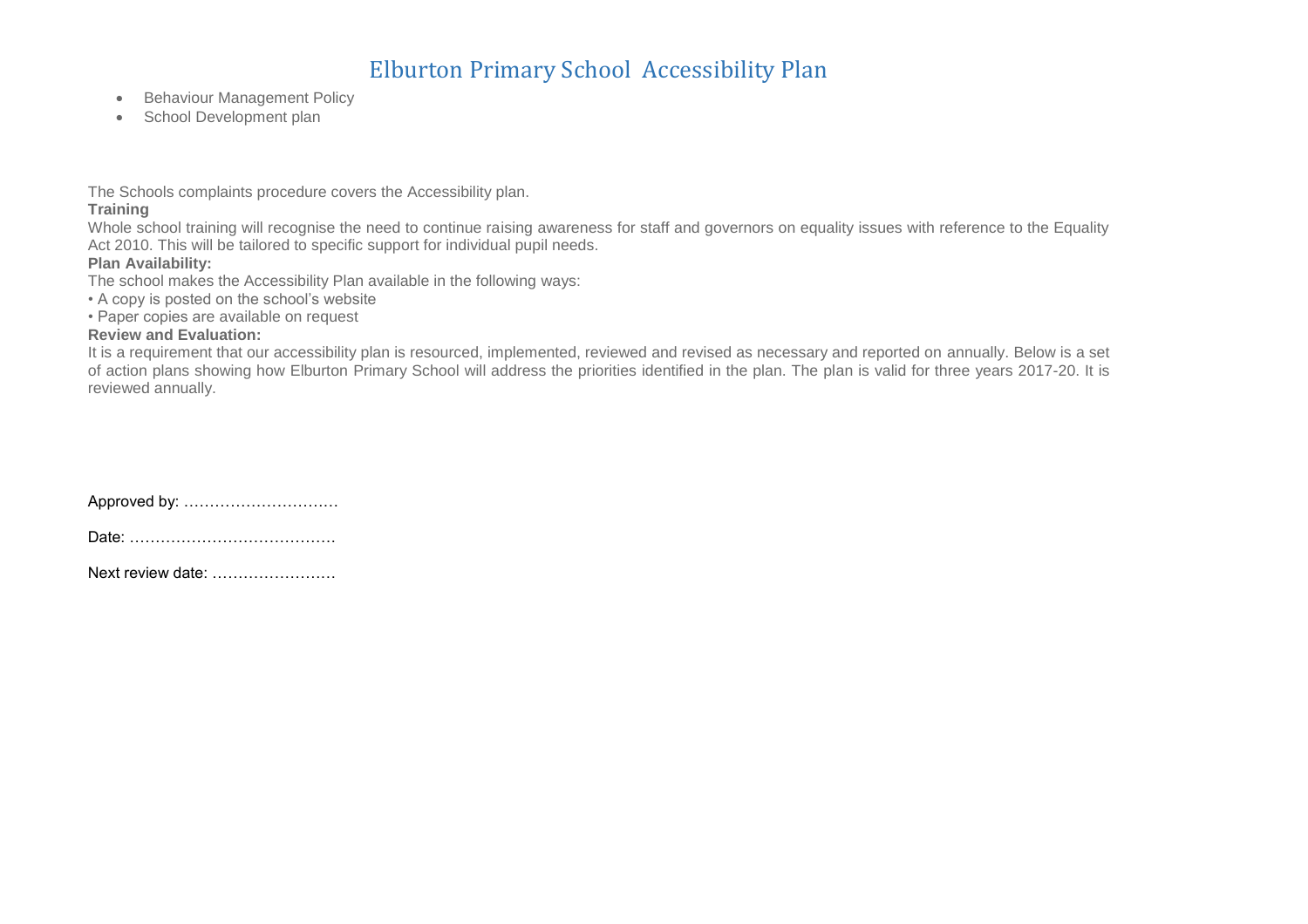#### **Section 2: Aims and objectives**

Our aims are to:

- Strand A:Increase access to the curriculum for pupils with a disability
- Strand B:Improve and maintain access to the physical environment
- Strand C:Improve the delivery of written information to pupils

The table below sets out how the school will achieve these aims.

| Strand A          | Aims and Objectives                                                                                                                                                                                                                                                                        | <b>Strategies</b>                                                                                                                                                                                                                                                                                 | <b>Time Frame</b>      | Achieved                                                               |
|-------------------|--------------------------------------------------------------------------------------------------------------------------------------------------------------------------------------------------------------------------------------------------------------------------------------------|---------------------------------------------------------------------------------------------------------------------------------------------------------------------------------------------------------------------------------------------------------------------------------------------------|------------------------|------------------------------------------------------------------------|
| <b>Short Term</b> | To ensure that the access plan<br>continues to be incorporated<br>into, and continues as an active<br>strand of the School<br>Improvement Plan.<br>Provide immediate support for<br>individual pupils as specific<br>need arises. (as new pupils<br>arrive or new needs are<br>identified) | SEN Governor to monitor.<br>Review with staff and parents<br>during termly SEND Review.<br>Environmental impact review<br>for individuals in consultation<br>with outside agencies. Early<br>transition meetings with pre-<br>school providers, in school<br>transition and secondary<br>schools. | Ongoing<br>Termly      | Currently in place.<br>Currently in place.<br>Sensory room added 2017. |
| Medium Term       | To ensure all pupils can<br>participate successfully in the<br>wider school curriculum, e.g.<br>after school clubs, visits, Kidz<br>Klub etc.<br>Building work improves<br>accessibility.                                                                                                  | All staff members are made<br>aware of children's needs and<br>appropriate provision is<br>planned for and implemented.<br>Increase staff trained to support<br>a wide range of disabilities.<br>Build of classrooms increases<br>access to toilets and classes.                                  | Ongoing<br>development | Included in plans 2017-18 build                                        |
| Long Term         | To ensure all students are able<br>to access the curriculum.<br>To provide opportunities for all                                                                                                                                                                                           | Further develop buildings to allow<br>access.<br>Offer information to all children about                                                                                                                                                                                                          | Over 3 year<br>plan    |                                                                        |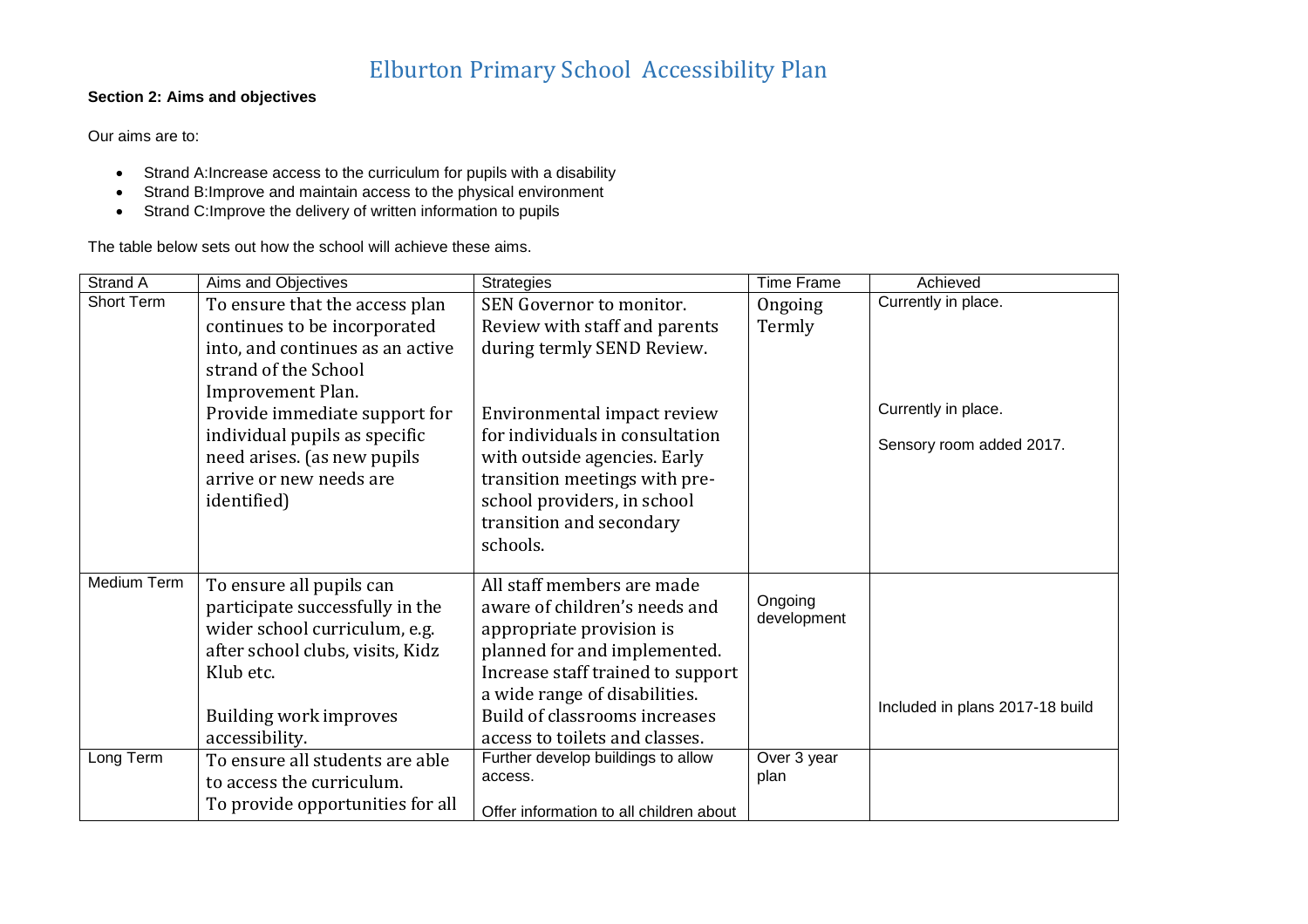| children to learn about different<br>difficulties children face to<br>ensure they can support them<br>within our school. | the various needs of people with<br>disabilities. Do this through visitors<br>and talks in assemblies and disability<br>awareness in classes. |  |
|--------------------------------------------------------------------------------------------------------------------------|-----------------------------------------------------------------------------------------------------------------------------------------------|--|
|                                                                                                                          |                                                                                                                                               |  |

| Strand B    | Aims and Objectives                                                                                                                                    | <b>Strategies</b>                                                                     | <b>Time Frame</b>    | Achieved                         |
|-------------|--------------------------------------------------------------------------------------------------------------------------------------------------------|---------------------------------------------------------------------------------------|----------------------|----------------------------------|
| Short Term  | Sensory room developed.                                                                                                                                | Room built and practitioner in place.<br>Monitor impact and develop staff<br>training |                      | Sept 2017                        |
|             | Lighting environment in Foundation<br>Class adapted to support visually<br>impaired child.                                                             | Lighting changes in place and<br>prepared.                                            |                      | Sept 2017                        |
|             | Seating identified for disabled adults<br>attending events - explained on<br>information sent to parents. New<br>playground will provide better access | Letters for sports day changed -<br>added to jobs list so staff provide<br>seating.   |                      | <b>June 2017</b>                 |
|             | and viewing for disabled visitors.                                                                                                                     | New playground overlooking field.                                                     |                      | Sept 2018                        |
| Medium Term | Increase access to disabled toilets by<br>having level access in junior block.                                                                         | Plans currently in place for this to<br>happen.                                       | Over next 2<br>years |                                  |
|             | All junior classes in main school and<br>access without steps for Y3 and 5                                                                             |                                                                                       |                      | Y3 and 5 in main build July 2018 |
| Long Term   | Review of all access needs when                                                                                                                        | With other Horizon Schools consider                                                   | Over next 3          |                                  |
|             | applying for grants and building<br>changes.                                                                                                           | bids to increase accessibility of all<br>the schools.                                 | years                |                                  |

| Strand C   | Aims and Objectives                                                           | <b>Strategies</b>              | Time Frame | Achieved |
|------------|-------------------------------------------------------------------------------|--------------------------------|------------|----------|
| Short Term | To ensure SENCo and key staff                                                 | Identifying current pupils and | Ongoing    |          |
|            | $\vert$ are aware of the need to identify $\vert$ their needs in order to set |                                |            |          |
|            | and provide for pupils who need $\vert$ future targets                        |                                |            |          |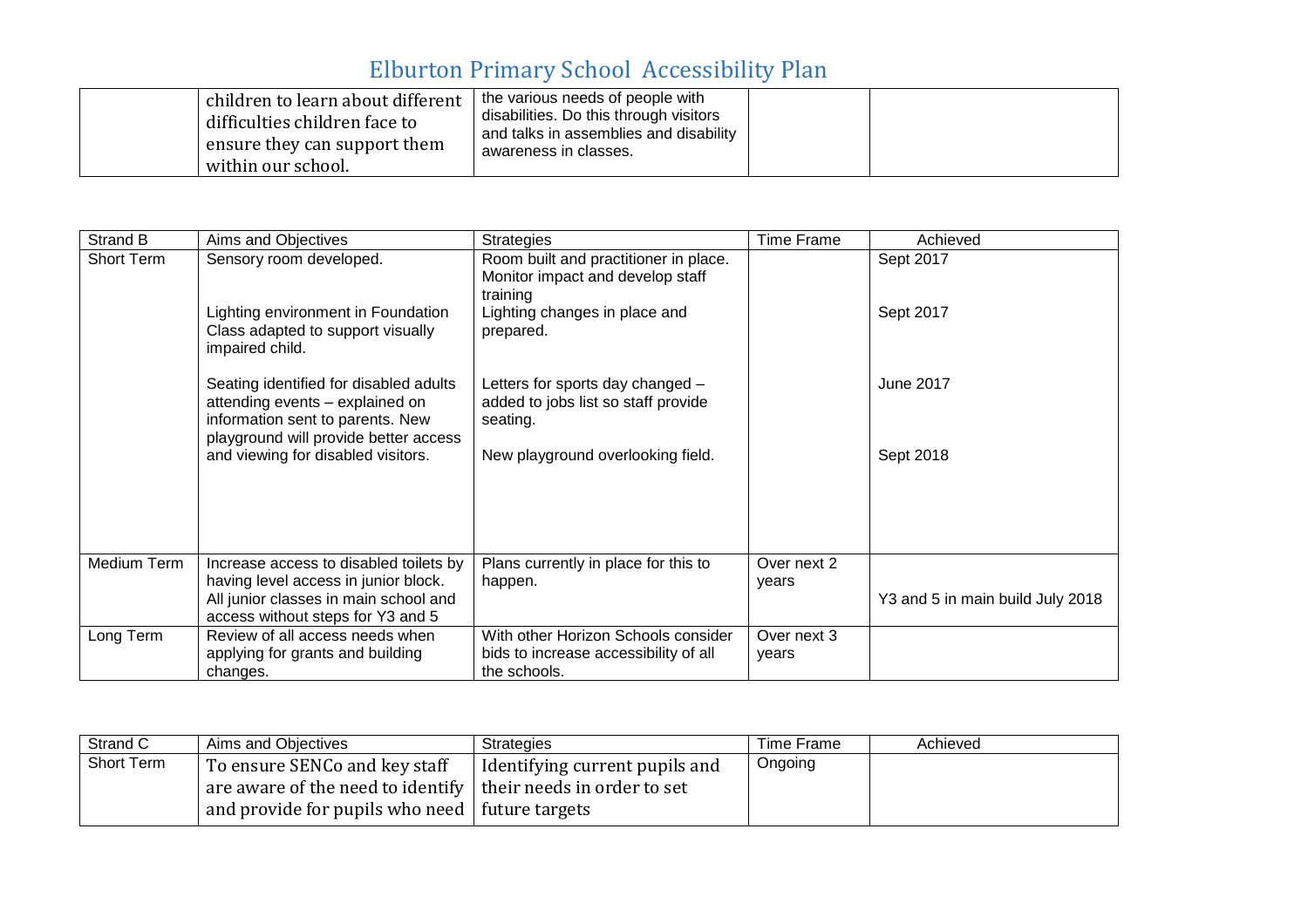|                    | information provided in<br>alternative formats. To provide<br>appropriate / additional<br>support / props to enable<br>access to school information                                                                                                                                                                                                                                                                                                                                                                       |                                                                                                                                                                                                                                                                     |                |                              |
|--------------------|---------------------------------------------------------------------------------------------------------------------------------------------------------------------------------------------------------------------------------------------------------------------------------------------------------------------------------------------------------------------------------------------------------------------------------------------------------------------------------------------------------------------------|---------------------------------------------------------------------------------------------------------------------------------------------------------------------------------------------------------------------------------------------------------------------|----------------|------------------------------|
| <b>Medium Term</b> | To ensure that all members of<br>the school community are<br>aware of the need to identify<br>and provide for pupils who need<br>information provided in<br>alternative formats. To consult<br>parents, students and other<br>agencies about the school<br>priorities for increasing access<br>to information for pupils with<br>disabilities To consider the<br>implementation of a common<br>sign language within the school,<br>i.e. Makaton particularly for<br>basic instructions i.e. stop, yes,<br>no, line up etc | Regular note included in<br>newsletter to inform of different<br>formats available. Refer to<br>Sensory Support teams for<br>advice on alternative formats<br>SENCo to find basic signs and<br>liaise with staff regarding the<br>need for this within our classes. | Over next year | TA with some Makaton ability |
| Long Term          | To access support from relevant<br>support agencies as need arises<br>To ensure continual<br>improvement in the delivery of<br>information to disabled pupils                                                                                                                                                                                                                                                                                                                                                             | Ongoing review of pupils with<br>disability and how they have<br>access to school information.<br>Contact support agencies as<br>necessary                                                                                                                          | Ongoing        |                              |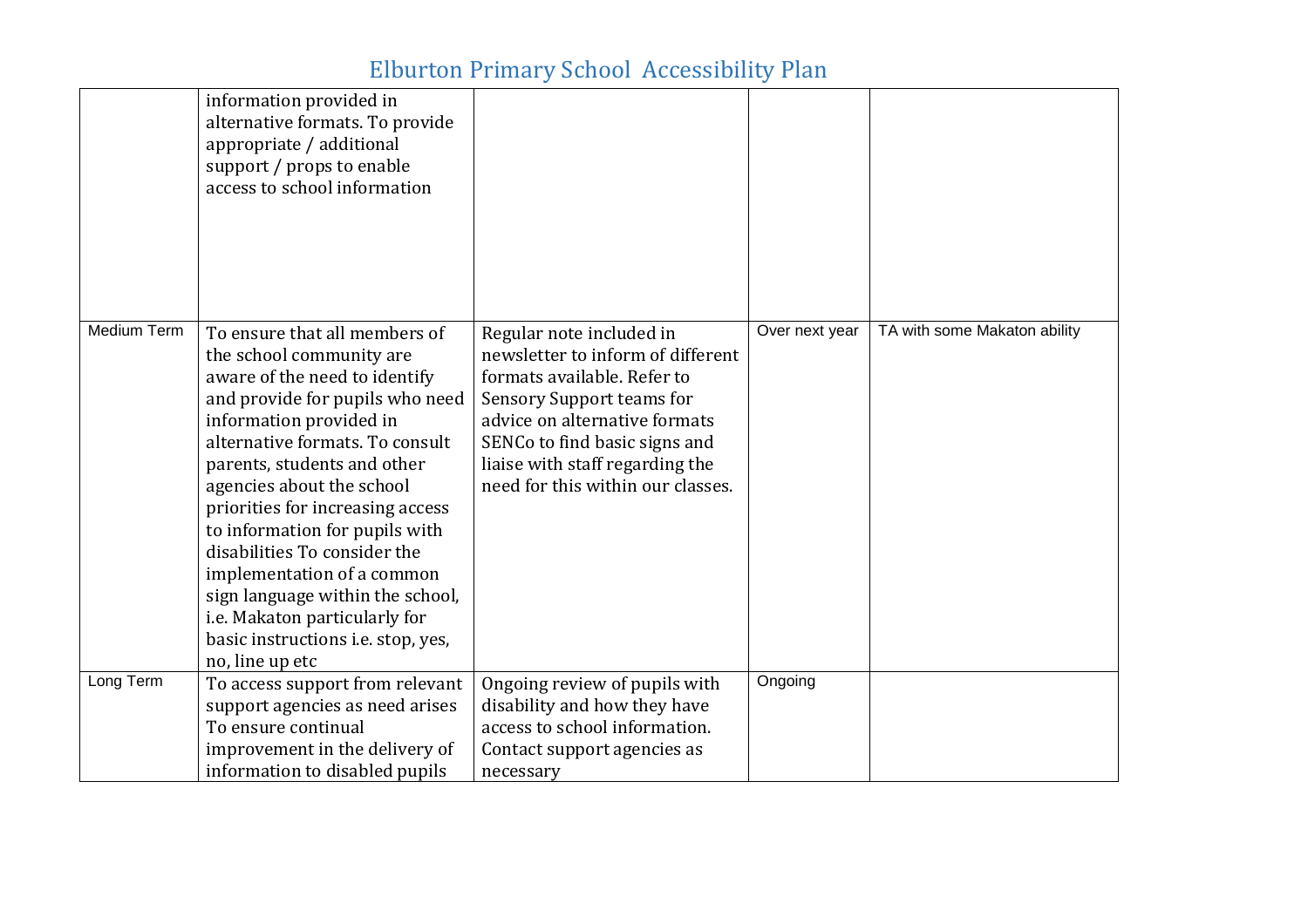### **Section 3: Access audit**

| <b>Feature</b><br>For example: | <b>Description</b>                                                                                                                                          | <b>Actions to be taken</b>                                                                     | <b>Person</b><br>responsible                                         | Date to<br>complete<br>actions by |
|--------------------------------|-------------------------------------------------------------------------------------------------------------------------------------------------------------|------------------------------------------------------------------------------------------------|----------------------------------------------------------------------|-----------------------------------|
| Number of<br>storeys           | Two after 2017-18 build                                                                                                                                     | Will be ramp access to both storeys-via<br>playground (lower) hall (upper)                     | Govs                                                                 | <b>July 2018</b>                  |
| Corridor<br>access             | Level to KS1 from reception.<br>Level in KS2 once inside.                                                                                                   | Maintain                                                                                       | Mr Carter/Govs                                                       | Ongoing                           |
| Lifts                          | None                                                                                                                                                        | Consider in any future build                                                                   | Govs                                                                 | Ongoing                           |
| Parking bays                   | Designated space marked and identified                                                                                                                      | Maintain                                                                                       | Mr Carter/Govs                                                       | Ongoing                           |
| Entrances                      | Level access at all external gates.<br>Wheelchair access to all buildings except y3 and<br>5PA<br>Allow level access to Y6 classes via ramp in the<br>hall. | Maintain<br>Will change with build 2017-18 so access<br>to all buildings/classes               | Mr Carter/Govs<br><b>Build Project</b><br>managers<br>Mr Carter/Govs | April 2018<br><b>July 2018</b>    |
| Ramps                          | Not available to Y5 PA or Y3 Huts                                                                                                                           | All 3 areas will be demolished with build<br>and access to new classrooms will be<br>available | Govs<br><b>Build Project</b><br>managers                             | April 2018                        |
| <b>Toilets</b>                 | Two Disabled access toilets currently in place.                                                                                                             | Maintain.                                                                                      | Mr Carter                                                            | Plans for 2018<br>bid money       |